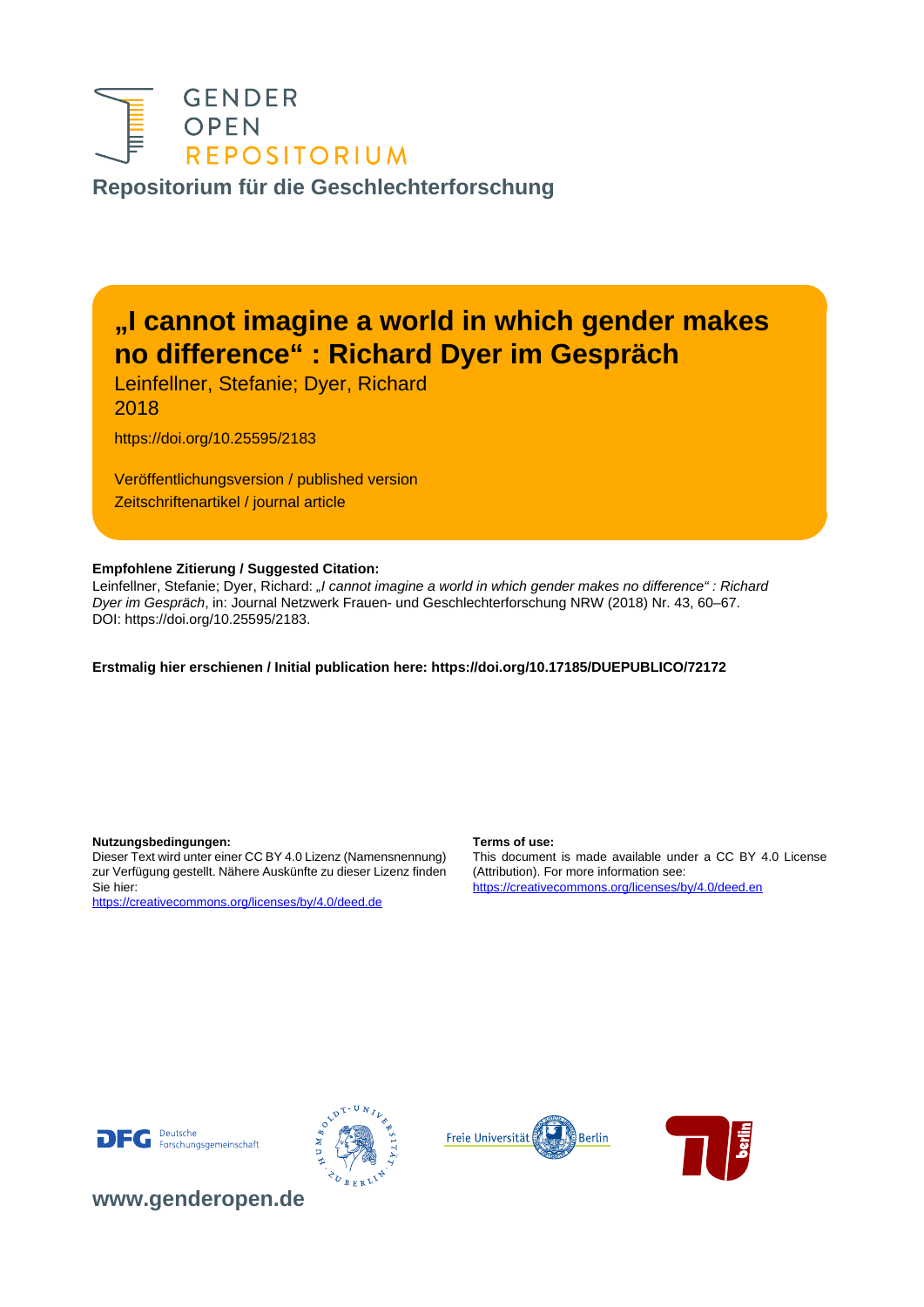## $\mu$  cannot imagine a world in which gender makes no difference"  $-$ Richard Dyer im Gespräch

Stefanie Leinfellner interviewt den Film- und Kulturwissenschaftler

Richard Dyer lehrte im Sommer 2018 als Marie-Jahoda-Gastprofessor für Internationale Gender Studies an der Ruhr-Universität Bochum (RUB). Der britische Film- und Kulturwissenschaftler gilt mit seinen Büchern zu den Themen Unterhaltung, Stars und Repräsentation als Pionier in der Befassung mit dem Lesbian und Gay Cinema, dem populären europäischen Kino und dem Forschungsschwerpunkt Critical Whiteness. Im Interview mit Stefanie Leinfellner, Koordinatorin der Marie-Jahoda-Gastprofessur an der RUB, erzählt Richard Dyer über seinen wissenschaftlichen Weg zwischen gesellschaftlichen Herausforderungen, fachlicher Ausdifferenzierung und logischen Konsequenzen. Das Interview wurde im Juni 2018 an der RUB geführt.<sup>1</sup>

1 Eine gekürzte Version dieses Interviews findet sich auf www.gender-blog.de unter dem Titel "'Everything has to be informed by gender issues' – Interview mit Richard Dyer"

Stefanie Leinfellner: You are the Marie Jahoda Visiting Professor at the Ruhr University Bochum

for this summer term. Celebrating its 25th anniversary next year, the guestprofessorship has been established in 1994 to support research and teaching that is focused on gender and to encourage international cooperation. What was your visit so far like? What are you doing as a Marie Jahoda Visiting Professor? And was there something that surprised or challenged you?

Richard Dyer: Well, I'm really enjoying my stay and I'm very glad to be invited. On one hand, I was not surprised being invited as it came through my colleague, Prof. Eva Warth, and I know her work. On the other hand, I have never quite thought of myself as being in gender studies. I have always thought that what I do is being informed by the issue of gender. But I have never thought of myself as being a gender studies person in quite that way. It is very interesting to be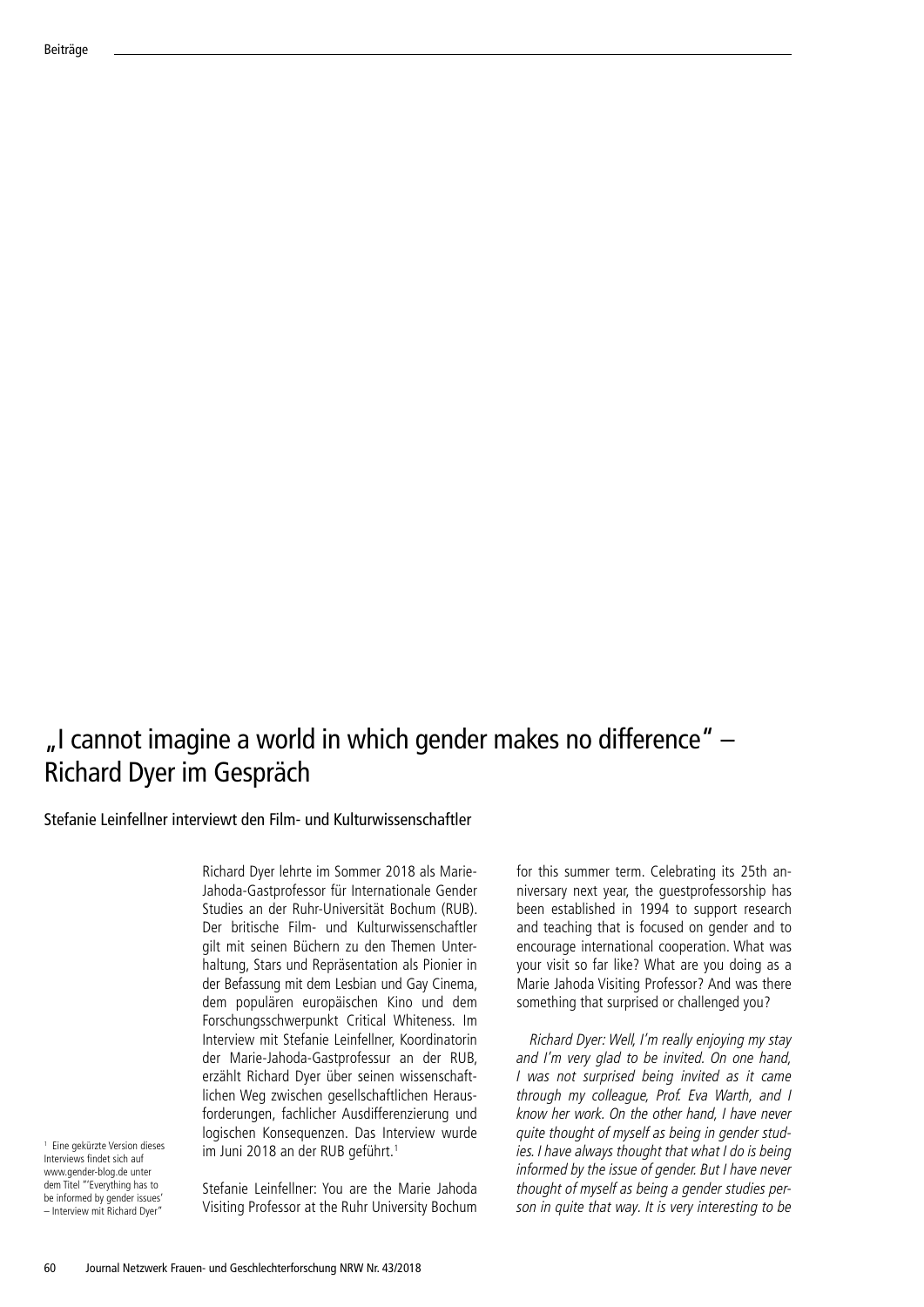thinking things in that context. It is almost like thinking: Well, I suppose that it is about gender, almost without necessarily having thought of this being about gender. But you also wanted to know what I've been doing as a Marie Jahoda Guestprofessor. A lot of things, actually. I gave an inaugural lecture about my work on the film "La Dolce Vita" and on the ideal of marginality. I did a workshop on "La Dolce Vita" as a docu mentary and then I am going to finish a course on melodrama. In some way, you could say that that is probably the thing that is most recognizable gender studies. All the interest in melodrama came from feminism and it has always put the interest of gender very strongly on the agenda.

And I have also been giving talks on different topics. One was about the idea of lesbian and gay studies, one was about the idea of white masculinity in relation to serial killing, which is a very obvious gender studies question, and the other one was about queer celebrity. And I am going back to saying that I have not really thought of me as being a gender studies person. I suppose, being interested in lesbian and gay issues is always necessarily an issue about gen der. And I have always shared the view that you cannot do lesbian and gay studies without gen der. It is about the sense of self. And the sense of self is very bound up with object choice and so once again gender comes into that. So one way or another, it is gender studies even if I got into it more through lesbian and gay studies.

The professorship has always been held by emi nent and outstanding scholars with expertise in gender studies. You just talked about how you situate yourself within the gender studies or even more within lesbian and gay studies. But when we talk about Richard Dyer, we also talk about pioneered work in the field of whiteness, film and sexuality studies. How did you become a media scientist and moreover concerned with gay, lesbian and sexuality studies?

I originally studied French, but then moved from French to cultural studies, which was al most nonexistent. I mean, I went to the Birming ham Center of Cultural Studies, which was a very new organization within the English department at Birmingham University. It was at its third or fourth year of its existence and that is where I did my PhD. So I moved into cultural studies first and was actually looking at ideas of entertainment and show business. Although it is called cultural studies, I actually looked at films, and obviously film is part of media studies in that sense. And in relation to gender studies and me becoming concerned with the issue of gender, it was espe

cially the impact of feminism within the cultural studies. Within the cultural studies department, I would say that when feminism arrived, it was very disturbing to a lot of the people, especially to a lot of men at that time. Feminism resisted and was maybe seen as a distraction. But I sup pose, I felt an immediate affinity for it and an immediate feeling of its importance. At the same time, I had always felt it was not for me as a man to start doing work on feminism or to say that I am a feminist. Therefore, I suppose the next thing is to think about: What was or is the con sequence of feminism for me? And that makes me think about masculinity and so on. From the impact of feminism on cultural studies I took two concerns: Thinking what you have to think about masculinity – because gender studies comes later. And I have also always thought: Everything I do must be informed by the issues raised by feminism. The next move was that lots of people were doing work on the representation of wom en and the representation of people of color. All that was very much part of what we did in the cultural studies. And then I thought as I was in volved in the gay movement, I should also look at the representation of lesbians and gay men. Partly because gender studies has often been a good home for work on lesbians and gay men and for queer studies, and partly because even the idea of being lesbian or gay is a gendered notion because it is a notion about male and fe male identity in relation to sexual object choice.

But which was also an influence of feminism, in some sort of way, is that I was very committed to an idea of lesbian and gay. I did not think: I will just do gay. And I certainly do not think the situation of lesbians and gay men is exactly the same. But nonetheless, I have always felt, it is politically a coalition, if you like. So I always wanted to do work that did embrace lesbians as well as gay men. I would say the trajectory into gender studies was: moving into cultural studies and into media studies, then the impact of fem inism and then the idea of working on lesbian and gay studies.

That is how you would trace your way into gen der and especially into lesbian and gay studies?! Well, thank you! You then got interested in queer and whiteness studies? How and why? And where do you situate yourself in relation to gender, queer and whiteness today?

Yes, right. Well, I mean, I have also always thought I never got into queer. It depends on what you think what queer is. But I feel I have re mained at lesbian and gay. Queer is often asso ciated with what I would call high theory. It is a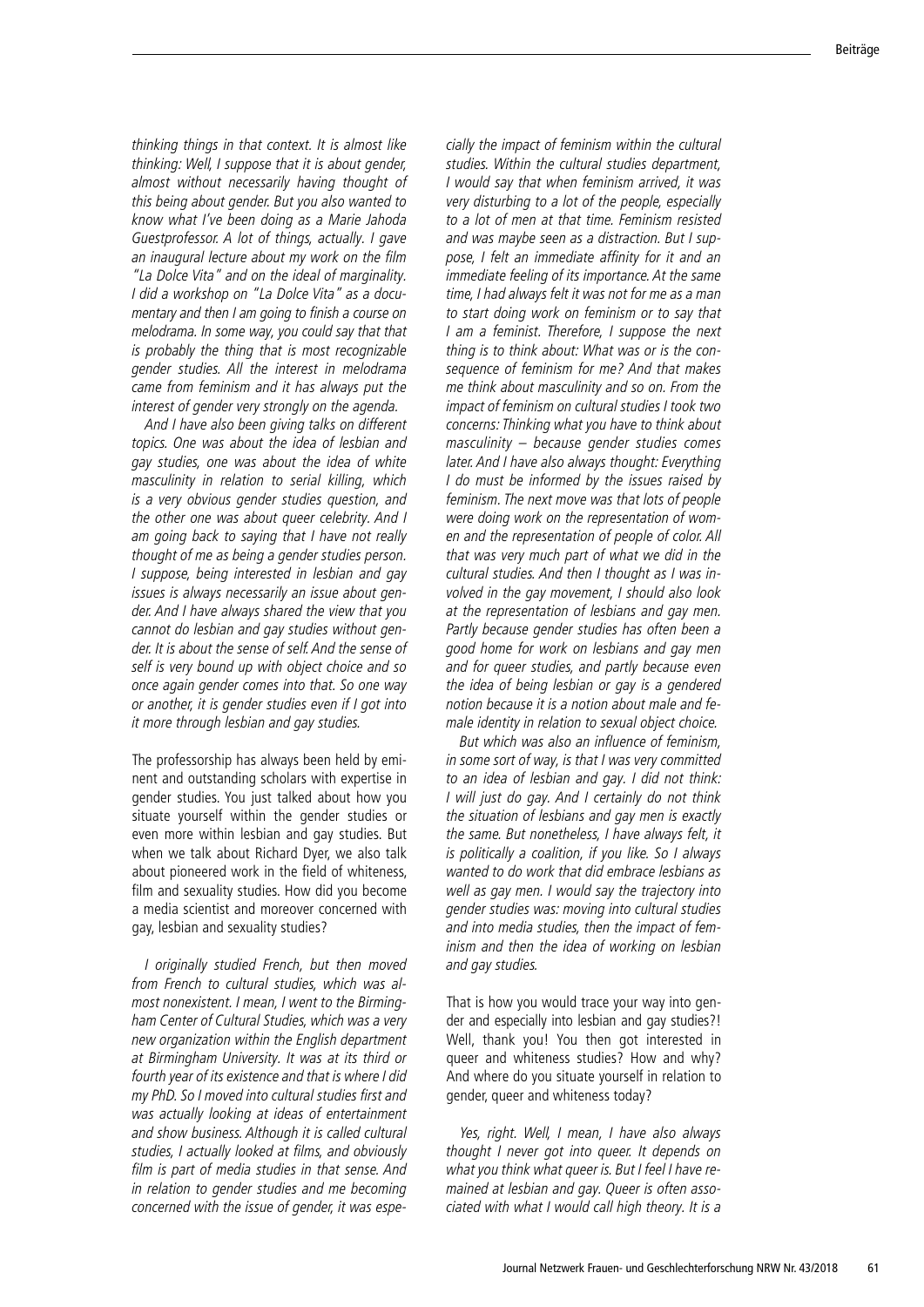kind of style and I just do not like that style. I feel it is an obscure thing. It is intimidating. I mean it alienates more students than it does excite stu dents. That is my opinion! I think one should try to be as clear and straight forward as possible. And queer was also wanting to move beyond the issue of same sex desire and identities based on same sex desire, which is a perfectly thing to do. But I particularly did not want to move, I wanted to stay with those identities and with those de sires. And I have always felt that I did not quite recognize myself within all these developments in queer theory. One other reason is that, you know, I was brought up being told that I was a queer, which was a kind of very negative, homophobic word. And there was that idea that you could somehow cleanse the idea of queer. Only one time, I have used the term "queer" in my writing. It was in a book I wrote that is some times said to be about queer culture. But it is deliberately not called "Queer Culture", it is very deliberately called "The Culture of Queers". And it is about the culture that was produced in the period in which gay men were called queers in a very negative way. It is a book that is very specifically about gay men, but in a way it is not about gay men because it is about queers as men who were brought up as queers. That was what same sex male identity was in that period. So that is how I situate myself in relation to queer.

And concerning whiteness, well, I think that is the next logical conclusion. Partly, it was ob viously the impact of work on black studies and on colonial and postcolonial thought. It was the call from people like Stuart Hall – who had been my supervisor – to say: White people should not spend all that time writing about black people, about being liberal and nice about black people. They have to think about themselves first! And I thought, well, I should also think about myself, I should think about myself as white and think about that category of whiteness as a whole. And from there, you cannot really think about whiteness without thinking about gender. The image of whiteness and of any racial group is also different according to white men and white women, black men and black women. You can not not think about it and you also you cannot not think about it in relation to sexuality. And I do not mean people talking about sexuality in a sense of desire. In what way are white women seen as desirable? That is certainly important and something I wrote about, but I really meant sexuality in a sense of sexual reproduction. The concept of race is a concept of sexual reproduc tion and of bodies that reproduce themselves. That is the idea of race. And sexual reproduction is a concept of men and women. So once again:

You cannot not have gender on your mind! But once again: I have never thought I was doing gender, though I have also never thought you can do things without doing gender. And it is just as true of whiteness as it is of lesbian and gay sexuality.

That is so true! We are fully in the topic and you already included your biographical background. Maybe you can also tell us about your career and your career stages in research and in relation to your main research interests, in relation to your gender and your media perspective. How did perspectives and foci maybe change throughout the years?

Yes, there is a whole lot there. My PhD was about entertainment and about the kind of pleasures that are offered through entertainment. People say that something is just entertainment. What do they mean by that? I had a look at musi cals and looked at the ideas of happiness that are embodied in the musical. Actually, what was very important and remained important to me was: As important as cultural issues are, I also think you must think of media as art. You cannot forget that films and other media are offering pleasures, experiences, things of beauty. The next thing I did was to write about "stars" – far from writing about lesbian and gay things. Analyzing entertainment and the entertainment quality of films is indeed looking at the stars in it; that is such an absolutely defining aspect of the way popular cinema works – especially Hollywood. So I start ed to work on that and, of course, again there were male stars and female stars. You cannot just say "stars", you have to be conscious of that. And maybe it was an influence of feminism – as well as of the methodology of cultural studies – that I started to do case studies. The first extended case study I did was a case study about Jane Fonda who had been a star of a kind of French sex comedies. That material was very interesting in terms of a feminist critique concerning the objec tification of women. She was an interesting star as someone who seemed to embody deliberately dealing with gender issues. Therefore that first case study was itself a kind of response to an interest in having icons of feminism.

Afterwards I wrote another book about stars which was called "Heavenly Bodies" including a very gender conscious chapter on Marilyn Monroe – in relation to ideas of female sexuality and the ideas of the 1950s when Marilyn Monroe was a star. And within that book, I wrote a chapter about Paul Robeson and about him in terms of masculinity. I was very conscious about him as a black star in the 1930s when there obviously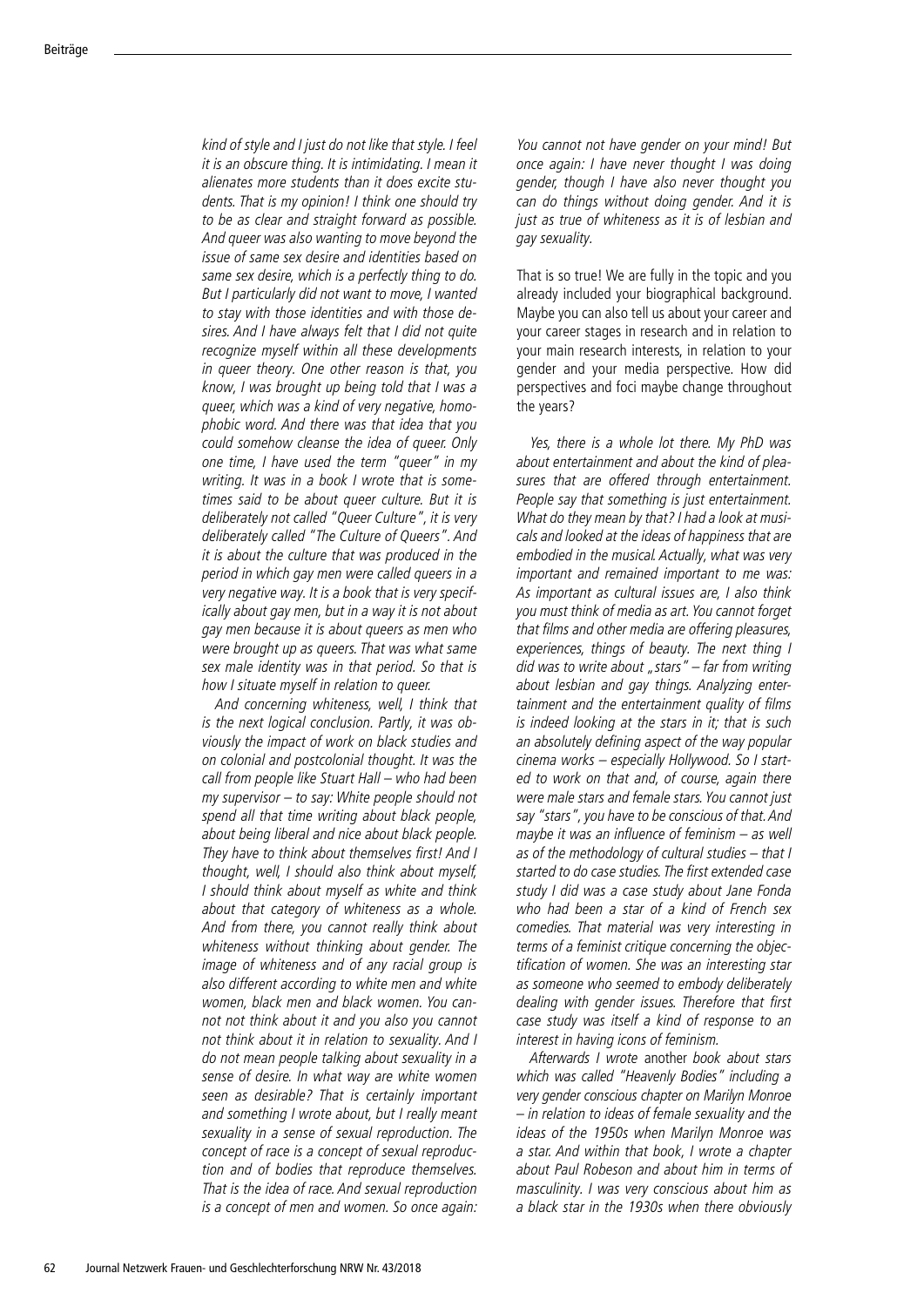were not many black stars. I suppose in writing that, it must have been the stuff about white ness. If I write about Robeson as a black star, why am I not writing about Marilyn as a white star? And similarly you could put it the other way round. When writing about Marilyn Monroe as a female star, why am I not writing about Robeson as a male star? The Marilyn chapter is much less good on her whiteness, but at least there is something there – the beginning of the attempt to do it. And similarly the Paul Robeson chapter is fine on the race issue and rather weaker on really thinking about a male black image – but it also does have a bit of that. Both chapters are not quite what they should be, but at least start ing to think about these things. The other chap ter was very different; it was about Judy Garland who was even then recognized as a star that gay men liked. And it was an attempt to look at the cult around Judy Garland and what it was about this female star that seemed to resonate so much with gay men. I actually partly involved let ters from people, advertising in gay newspapers to get people to write to me about their feelings and memories about Judy Garland. It was quite a new idea to do it that way. But mainly I was analyzing the image of her in relation to different aspects of gay male culture. One of the things that was missing, again I only glimpsed it, is the kind of complexity of thinking about gay men and women and that particular relationship. I have never quite really grasped it. I wrote a book about the British film "Brief Encounter" and there I did raise the issue of gay men's relation ship to work that is beloved by women. And the very first thing I wrote about that issue was in fact an early piece I wrote about "The Sound of Music" concerning entertainment values. What connects both films, "Brief Encounter" and "The Sound of Music", is the fact that they were my mother's favorite movies. The audience at that time was older women. Although, I wanted to avoid to talk about me and my mother because that is such a kind of cliché about gay men, that they love their mothers. I did not really want to deal with that. I wanted to deal with the wider issue of the complexity of the relationship of gay men and women. And the complexity is that they love women but they do not desire them. And I think that is a very complex thing to think about. I mean I have not really faced that, I faced it in my life but I have not written about it.

### Maybe that is an idea for another book?

Right. I think it is an interesting thing to think about. And it is also interesting when putting it the other way around. In the context of misogyny and womanizers, in many ways, a lot of heterosexual men have problems around women because they do desire them. That is also very interesting. There is something very interesting to unpick – but I have not done it so far.

Concerning my main research topics, the changes have not been huge like paradigm shifts. I just moved into doing the same thing in different areas. I suppose that three in one is that I became increased in Italian things. I have always been very European in my orientation for a British person. I had the period of being an American cinema person, but that was maybe the first ten years. I moved back into being interested in European cinema issues, specifically the Italian cinema. One example is "La Dolce Vita". Though I would not call it a gender studies book, I am talking about the way men and women are represented in the film. In a lot of Fellini's films women are seen as the only good thing in the world, it is a kind of patronizing. They are often seen as more innocent and uncorrupted by the world. It is one of those compliments that is not such a great compliment when you think about it. Again: it is the idea that everything has to be informed by gender issues.

And another book I most recently published is about serial killing, and you might think that is not really relevant to gender. But actually one of the things that interested me about serial killing is that although about 20–30% of serial killers in fact are women, practically no serial killers are woman in the cinema, except in the Italian cinema – which is itself interesting. Actually, it is about organizing the pleasures of a film. A lot of them are supposed to enjoy seeing women being killed. These films are built around that. And the center of the book is concerned with the seriality and with the notion of seriality, but I did not aban don the gender and race issues either. Though I suppose the other thing that was always there and came back to me strongly was that we have to look at media and films as art. We must also see their beauty. And one book that came out of that was the one about the composer Nino Rota. That was really a kind of treat to myself. I have done all these things that have a kind of polit ical implication along the importance of looking at whiteness and at lesbian and gay issues, the importance of informing everything by feminism. Telling myself to just write about something that is wonderful is the reason for writing about Nino Rota. It is also very important to appreciate the pleasures of serial killing in terms of the pleasure of repetition. And I was looking at that especially in the Nino Rota book.

In the end – also when analyzing "La Dolce Vita" as a very buoyant and delightful film –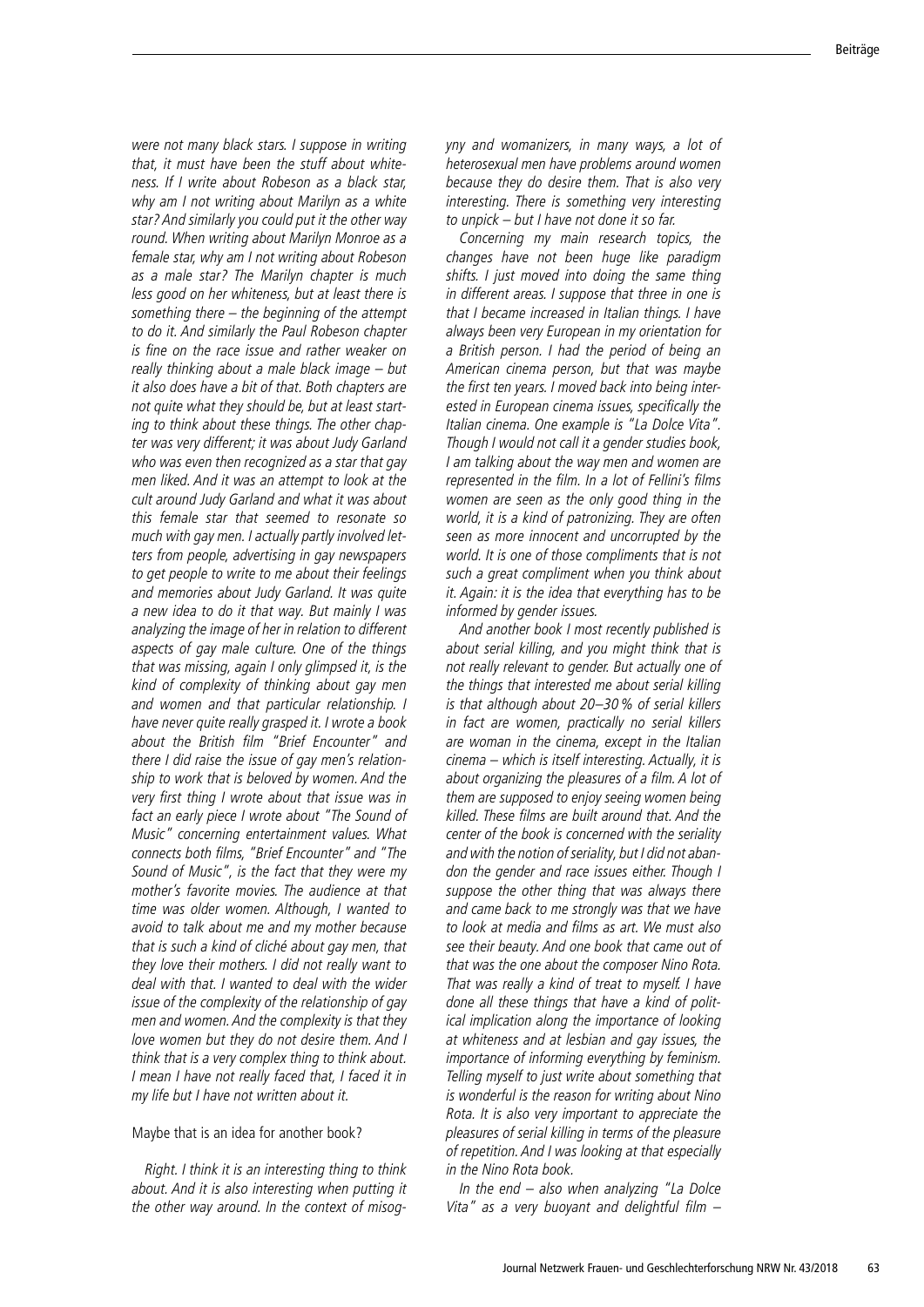I have always wanted to combine politics and the aesthetics, though it is very hard to do both equally together. One always tends to be stronger than the other. In the Nino Rota book I wrote, there is stuff about representation and stuff about his sexuality, but it is quite secondary about the aesthetics. "The Culture of Queers" is way more political and my book on "whiteness" is very much focusing the questions of what is the exact construction of the images of white ness. It does try to be political and aesthetic at the same time.

You mentioned the topic of your inaugural lec ture at the Ruhr University. Your first lecture as the Marie Jahoda Visiting Professor this summer term was titled "The Aesthetics of Marginality: Blacks and Queers and La Dolce Vita". You analyzed marginal characters of Fellini's film La Dolce Vita and marginality as a social category. You have been giving examples of characters in other films like Lady Macbeth and The Wizard of Oz. And you also gave examples of characters in real life: royals, stars, famous people, politicians and even intellectuals, but also blacks, gays, queers and transgender people. You said they are people seen as the exotic, the extraordinary, the excluded, the other ones because of what they look like or because of what they behave like. Why is the discourse on marginality, but also its aesthetics and politics that important and probably even very up to date?

I think the idea of marginality is very important, no matter whether "La Dolce Vita" is very important. The film is a classic and still seen. It is one of those films the people know more about than they have seen. The film is an example of the issue of marginality. And that reminds me of something that is a consistent thing through all the work I have done: It is the idea that you should look at common sense. I have often asked: Why do we say that? What do we mean by saying that? Like the term "stars". Everyone talked about stars in ordinary life, but no one talked about stars analytically. The same with "whiteness": Why do we say people are white and clearly they are not white. What does it mean to use that term? My book is about think ing about what is the white of whiteness. Or what is the seriality of serial killing? I was always interested in these every day terms. The same with "pastiche": You have to have a certain level of education to use that term, but everyone of a certain level of education does use it all the time. What do we really mean by that is a question of my book on "Pastiche". So I am following the idea of taking something that seems obvious

that appears to be this or that, in order to have a look at the exact implication of a term. What do we mean by saying something is marginal? In a way there are rather different uses of the term but at the same time they are not straight forward. Marginality is a term you use in relation to characters in books and films. Furthermore, it is a term that people use in relation to society. You talk about people in society being marginal figures. Therefore the thing I wanted to bring out at the beginning of my lecture is: It is much less clear what is going on when talking about marginality. Marginal mainly means that characters are not central; they are just there to serve the purpose of the story. But then there are marginal characters that you do remember because they are vivid, extraordinary, fascinating or fun. On the other hand, concerning marginality as a social category, I thought it is very interesting that in practice marginality means a certain kind of character who is not seen as mainstream. It tends to be a prostitute, a hippie, a homeless person or someone somehow seen as the colorful other and as an object. Whereas I thought that you could also think of people as definitely marginal, one would not define as marginal, like the British Royal Family. They must be marginal because they probably represent the tiniest percentage of the population. Yet, you would not think of them as marginal because they are cen tral to the symbolic culture of Britain and indeed of the world. In a way, there was a similarity be tween the idea that, on the one hand, you could talk about a technical marginality including peo ple that are not most typical. Nonetheless, some marginal figures in novels, films or in society have a kind of presence and significance very different from the fact that they are not very rep resentative. In "La Dolce Vita" I did a comparison of two kinds of groups who would be regarded as socially marginal, namely queers and gays. Being marginal in the literal sense means that characters are often in the margins of the image, and they are not really important characters in terms of the development of the plot. However, when you look at it closer, the black characters really remain marginal. If they have any function, it is to indicate how white the film is. Whereas the queer characters have their own role; partly they are also more vividly realized, they are given more space. All in all, the film is very concerned with the decline of society, a society that is going nowhere. And part of that is at the level of repro duction. The very few children in the film are ei ther corrupted by the cheapness of the society or they are being killed. There is no positive image of the reproduction of society. And the film – fol lowing a cliché of lesbians and gay men in that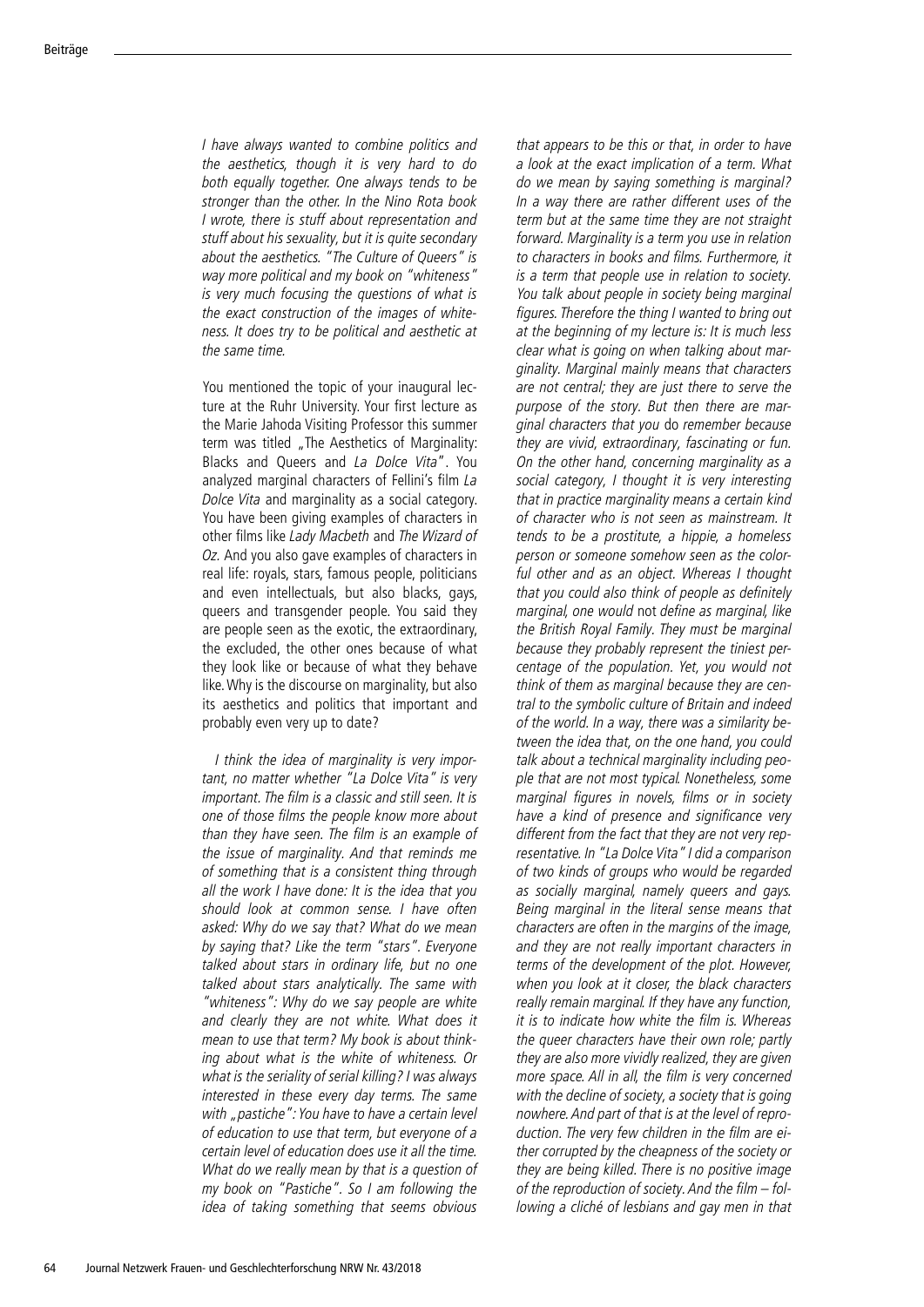period – assumes that they have nothing to do with sexual and human reproduction. One of the effects of these marginal figures is that they are not marginal as queers, because they represent in a kind of vivid way the prospect of a society that is doomed and cannot reproduce itself. And that is all part of the explanation of the decline of western society.

But to answer your question: I do not know if "La Dolce Vita" itself is an important film in terms of the argument of marginality. And whether it is an important film for today is an other question. But the issue of thinking about marginality is a major issue because it is so much part of how we think in terms of people being marginal or not. The attempt of my lecture was to put together marginality as an issue of how a film text is organized and how that relates to what is part of the discourse about how society is organized.

And towards the end of your inaugural lecture you said you would finish analyzing the politi cal aesthetics and implications of marginality. So what about political issues when we have a look at marginality and today's society? You said "outside implies an inside". What is Fellini with La Dolce Vita maybe telling us concerning today's societal topics?

What I meant by the political aesthetics in the film is that there is a kind of politics of making blacks truly marginal, seeming to have nothing to do with the organization of the world and, in fact, reinforcing the whiteness of the world. Whereas the politics of gays and queers are that they are very negative figures in the film's term. Certainly it would be interesting to look at: What is the significance considering some people as marginal and others as not marginal? It is a cat egory that implies a kind of comfortable world. You are the gender you are born into, you have a home, your sexuality is understood, you do not sell your sex for money. Seeing people as marginal implies a center. It implies: I am not marginal. It is implicitly affirmative, in a way it probably does not want to be affirmative. It probably thinks it is very generous. But there is a danger in that generosity mainly reinforcing a very stand ardized view of what is central to society.

Actually, what "La Dolce Vita" has to offer us today is that it is a film about celebrity. And in a way, it is about fake news – to use another contemporary. The film shows what the problem of celebrity, of fake news and of that kind of decadence is, but it also conveys the fascination and pleasure of it. I think it is no good dismiss ing celebrity as trivial. It is no good dismissing

Donald Trump as an idiot. It is always very im portant to understand the appeal and the feel ing of the appeal of these powerful things in our society at the time. I do not think the film "La Dolce Vita" teaches us that, but you can unpick its willingness to embrace the fascina tion of things it nonetheless disapproves. That kind of complexity is really important politically, for example when dealing with Trump and with what he represents. What is the appeal of what he represents? It is important when dealing with Kim Jong Un claiming the world is a safer place now. It obviously is not a safer place, that is complete nonsense. But: It is important to rec ognize how warming it is to have someone say (with such confidence) that the world is a safer place now, and not to be dismissive of that. We all want the world to be safer. Part of our poli tics has got to be a kind of cultural engagement with those kinds of feelings.

### Another question is if Trump himself is marginal?!

That is such a good point you are making! That is a very good example of the question of marginality. One of the things that is interesting about him is, that people often say that Trump was voted by people who felt marginal. There is that group of white working class men who have felt marginalized – partly by the political estab lishment and partly by the decline of their power in terms of their ability to earn money – includ ing implications for gender relations between men and women. We have been talking about research results from the social sciences that describe how persistent the importance of being able to provide further for their family is for men nowadays. That obviously remains a persistent part of gendered identity. Well, if that is true and you cannot do that (providing for your family), no wonder you are feeling marginal. I think that does feed into Trump's success. It is important to acknowledge that complex.

Then marginality is a big issue concerning po litical power, using marginality or reproducing marginality in terms of political power?

Absolutely. And what I also think, what Trump does is represent that marginality  $-$  to then say: No, it is not marginal! Look, I am president, look, I am the typical person! It almost magically centralizes people who have been anxious about feeling marginal.

Towards the end of our interview I am going back to what you have been stating at the end of your lecture on La Dolce Vita. You have been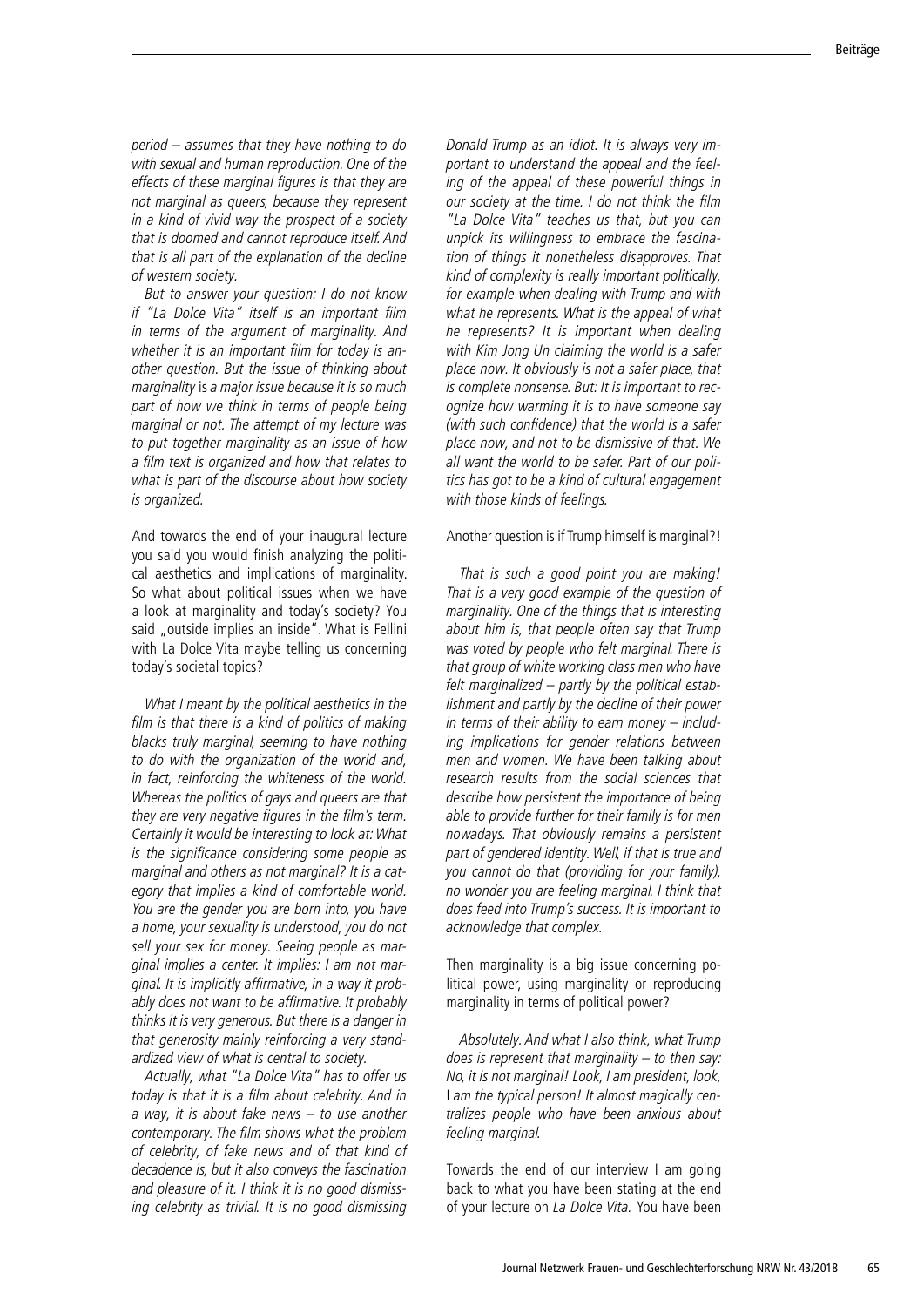talking about reproductivity and also about the reproductivity of race. What did you mean by that?

Answering your question in terms of the issue of reproduction, I think perhaps not that much has changed since "La Dolce Vita". I mean there have been changes concerning different kinds of parenting including, of course, lesbian and gay parenting, and also huge changes concerning reproductive technology. You could say that the problem of reproduction today is that we got too many people. The problem is population growth, also if you think about poverty and ecological implications and so on. There is a certain kind of queer theory saying: We should cherish the non -reproductivity of lesbians and gay men be cause they at least are not contributing to popu lation growth. I would not say it quite as crudely as that.

Well, and as I said the concept of race is a con cept of bodies reproducing themselves through sexual reproduction. Now some say, you should not even use the idea of race. On the one hand, I would say cultural studies is about studying the concepts that circulate. So if race is a concept that circulates, you have to study it. In terms of analysis it is a notion. And then there is the ques tion if race is really anything. Yes and No. In a strong sense, no, it is not anything, they are just people. But it is also true that if you go through immigration at an airport, it is obvious that people are treated differently because of what they look like, because of what color they are, because of what the shape of their eyes are and maybe because of what they are wearing. So it is not like there is nothing material there at all. And that needs to be addressed.

And what would you say about the future of so ciety concerning reproduction and gender issues?

To me the main problem is population growth as I said. Obviously we need to go on having people, we have to have reproduction. So how do you reconcile reproduction with the fact of population growth and all the policies? How do you have a policy of limited reproduction in ways that are not oppressive – after the history of attempts to limit population growth that have been pretty awful. Eugenics is when you look at it closely about white middle class people con trolling the reproduction of other people which is and was not a good thing  $-$  similar to the one -child -policy in China that lead to very much unhappiness. And the only current policy I know about is to educate women. I think the pattern is very clear right across the world that the more

educated women are, the fewer children they have. And it is an empowerment of women, too. Well, I think it is a very hard topic to talk about. You do not want to be telling people you should not have children. Who is saying that and why are they saying that? All of that is very problem atic. But I still think that population growth is terrifying. I suppose there are other solutions of curbing population growth, for instance to stop making it easy for people to go on living at such a late age. As someone who is 73 perhaps I am not entitled to talk about that. I do not want to die; I want to be kept alive. Bit one of the sources of population growth in the last 50 years is partly people living longer and that is an issue. I do not know what the answer is. I think one of the gifts of lesbian and gay sexuality is that it does not entail children. And one of the gifts of contraception is that heterosexual sexuality does not have to entail children any longer.

On the one hand, concerning reproduction, we have the growth of population. And on the other hand, and that is also a big topic in Germany, we are confronted with the demographic change. Both, public growth and the demographic change, are current issues being discussed as problems or even threats to our society and our social systems.

Yes, you are right, the whole problem and fear is who will look after the old people: There are for example Indian women in Italy that are permanently living in the house when family members are getting too old to look after themselves. And they are often not being paid very well. What kind of answer is that? There will always be lots of people from poor countries to take care of us? That is problematic. And at the same time, the other side of the discourse in Britain and also in Italy (that is the two countries I can really say I know from the inside) is: Of course, it is the wrong people reproducing.

Right, that is what I am having on my mind, too.

I still think it is really important to acknowl edge the problem of population growth and its implications to global warming, for instance. But on the other hand, how do you get policies that deal with the demographic change in the sense of the age issue, and in the sense that is not about one group telling the other group not to reproduce themselves?

I think it is an important issue to think about who is being seen as the "right" reproducers and who is not. On one hand, education for